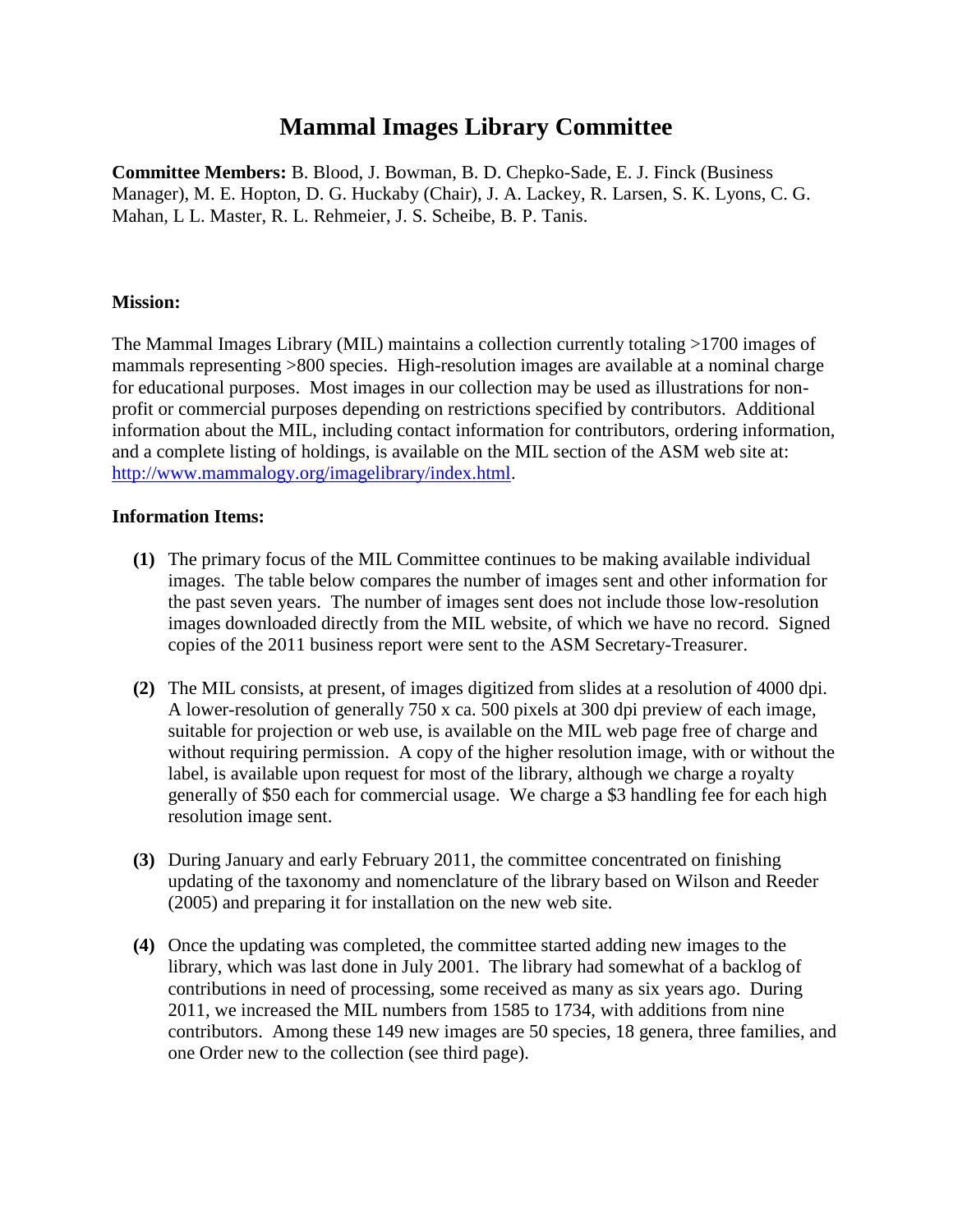- **(5)** The MIL still lacks images of one of the 28 Orders, 29 of the 153 families, and ca. 80% of the 5416 species recognized in Wilson and Reeder (2005). We encourage all interested parties to consider contributing their high-quality images to the MIL. Please take a few minutes to review our holdings on the web page to determine if some images from your personal collection could improve the scope and quality of the MIL. Anyone interested in submitting images should contact the Committee Chair.
- **(6)** The Chair also prepared a desiderata list of most desired acquisitions and a special list of all taxa know from Australia not represented in the library. The latter is to be sent to all interested Australian mammalogists.
- **(7)** The committee thanks Brad Blood, Jeni Wong, and other employees of Psomas for digitizing most of the old contributor's agreement forms during 2011. Each committee member now has a complete set of the agreements.
- **(8)** The committee began work late in the year on a new Contributor's Agreement Form, which included completely digitizing it. The new form also will greatly simplify the nature of the agreement between contributors and the MIL.
- **(9)** The committee thanks Fort Hays State University for supporting the Business Office of the Mammal Images Library and for funding student support.
- **(10)** The committee purchased a new laptop computer, Adobe Photoshop and Premiere Elements 9, and a new external hard drive for use in processing and storing images.

| Year | Images | Gross   | Expenses | <b>Net</b> | End of    |
|------|--------|---------|----------|------------|-----------|
|      | Sent   | Income  |          | Income     | year      |
|      |        |         |          |            | account   |
|      |        |         |          |            | balance   |
| 2004 | 322    | 3045.40 | 2538.14  | 321.51     | 15,251.28 |
| 2005 | 183    | 566.65  | 1352.13  | $-785.48$  | 14,465.80 |
| 2006 | 82     | 710.00  | 5975.59  | $-5265.59$ | 9,200.21  |
| 2007 | 86     | 0.00    | 2693.31  | $-2693.31$ | 6,506.90  |
| 2008 | 16     | 1280.00 | 1368.13  | $-88.13$   | 6,418.77  |
| 2009 | 31     | 1503.05 | 25.00    | 1478.05    | 7,896.82  |
| 2010 | 18     | 469.00  | 0.00     | 469.00     | 8,365.82  |
| 2011 | 30     | 159.00  | 1399.91  | $-1240.91$ | 7124.91   |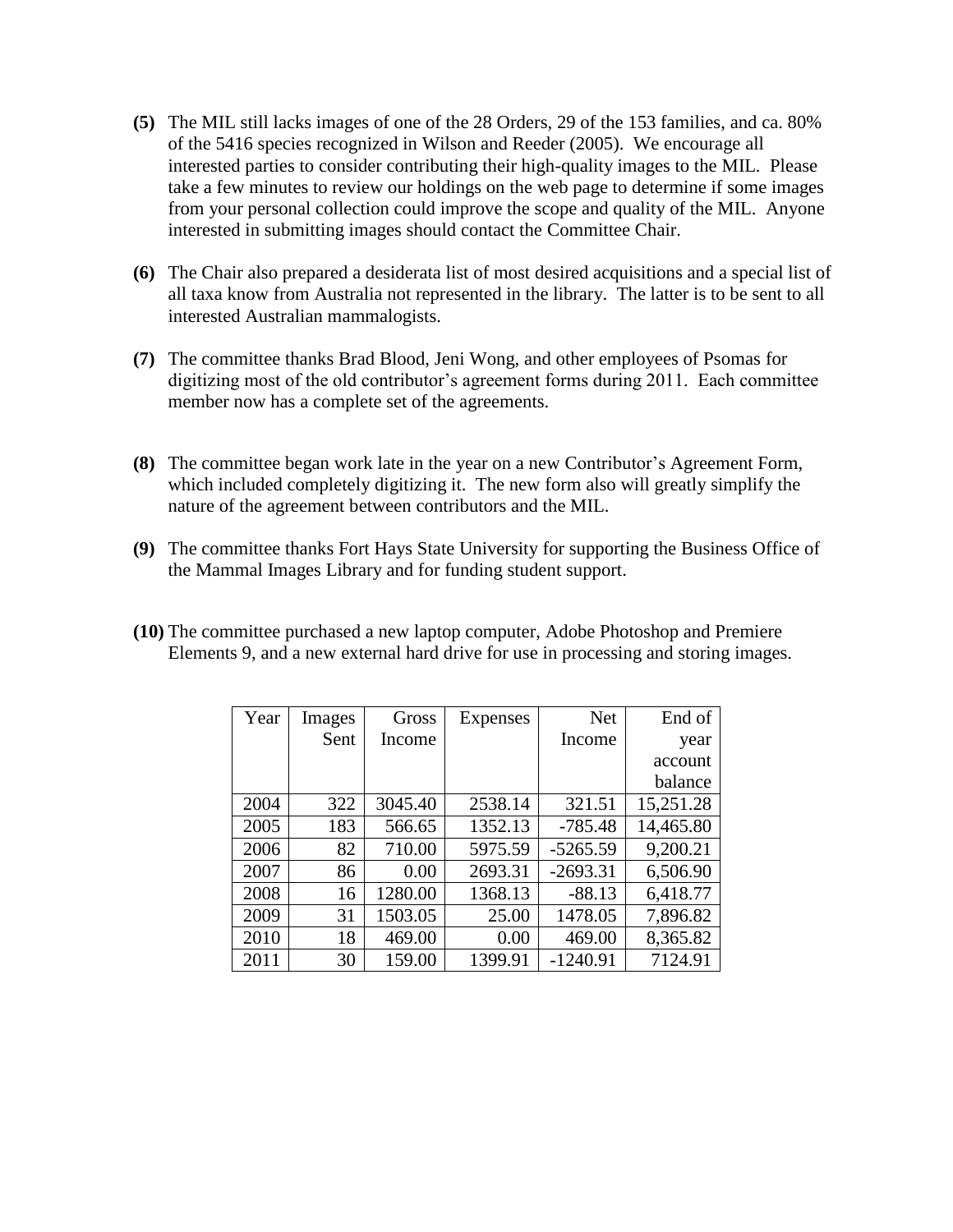## **(11)** NEW TAXA ADDED TO THE MAMMAL IMAGE LIBARY DURING 2011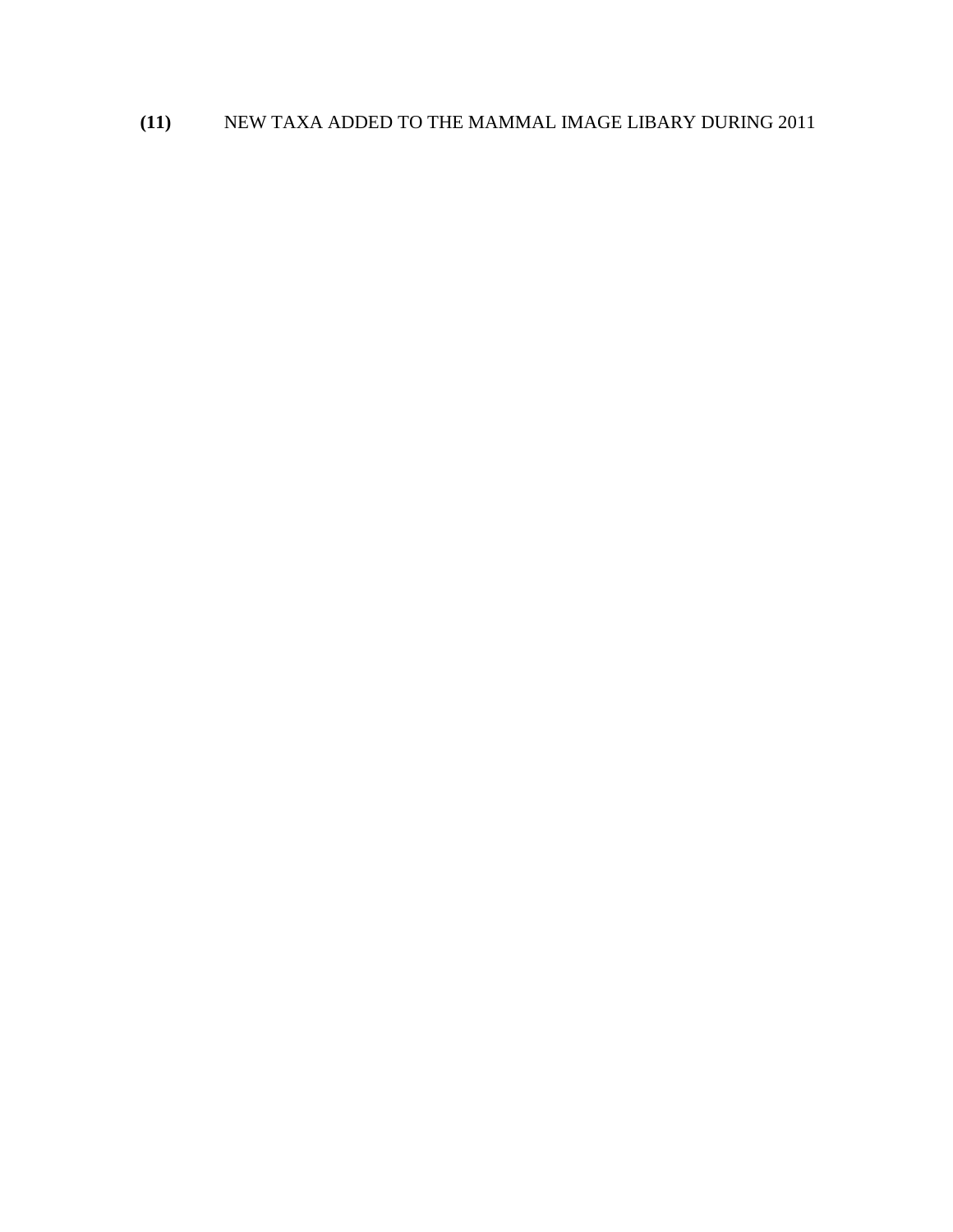#### New order - Scandentia

#### New families

- 1. Monodontidae
- 2. Lepilemuridae
- 3. Pedetidae

### New genera

- 1. *Beatragus*
- 2. *Elaphurus*
- 3. *Delphinapterus*
- 4. *Cardioderma*
- 5. *Mesophylla*
- 6. *Cryptonanus*
- 7. *Lestoros*
- 8. *Nasalis*
- 9. *Pygathrix*
- 10. *Lepilemur*
- 11. *Microryzomys*
- 12. *Neacomys*
- 13. *Ochrotomys*
- 14. *Oecomys*
- 15. *Mesomys*
- 16. *Arvicanthis*
- 17. *Pedetes*
- 18. *Tupaia*

New species

- 1. *Beatragus hunter*
- 2. *Damaliscus lunatus*
- 3. *Elaphurus davidianus*
- 4. *Felis margarita*
- 5. *Prionailurus rubiginosus*
- 6. *Delphinapterus leucas*
- 7. *Cardioderma cor*
- 8. *Artibeus gnomus*
- 9. *Lophostoma carrikeri*
- 10. *Mesophylla macconelli*
- 11. *Platyrrhinus masu*
- 12. *Sturnira tildae*
- 13. *Thyroptera lavali*
- 14. *Lasiurus blossevillii*
- 15. *Myotis nigricans*